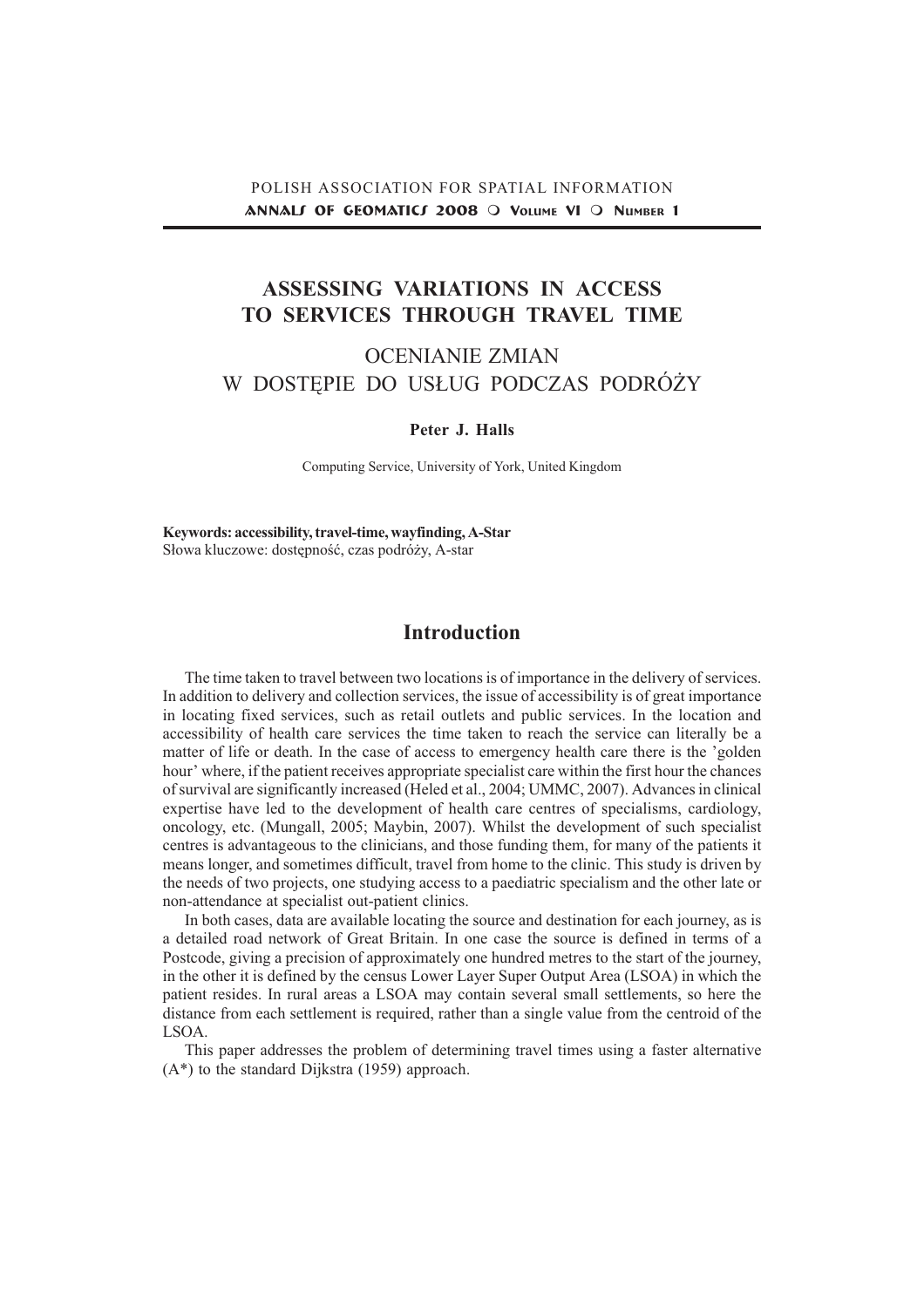#### Access to services

For any service to be viable it must have sufficient business, which means users, clients or customers, in order to justify the provision of the skills or stock required for the service. For a service to be accessible to these users, it must be within acceptable reach. What is deceptable' varies according to the nature of the service and the priority attached to that service by its clientele. Health care specialists need to see a minimum number of patients in order both to justify their salary and to maintain their skills. Any given clinic needs to have several specialists in order to provide continuity of care and sharing of experience: this leads to a trend towards fewer, larger units, inevitably located in metropolitan areas and requiring patients from rural areas to travel further for care (Mungall, 2005; Sedgwick, 2005; Maybin, 2007). From the perspective of patient referral to specialist services, a study of general practitioners (GPs) reported the single most important equity issue was access and the constraints of geography and transport. This was felt most acutely by GPs in rural areas, but was present even for GPs in inner cities whose populations were deprived or elderly. (Rosen et al., 2007). Christie and Fone (2003) note that centralization of services reduces geographical access for all population subgroups. They report that few studies had sought to study access by means of the road network the population would have to use and that their study fails to account for some of the critical time constraints of road travel, such as time for parking, rest breaks, traffic congestion, etc.

There has been considerable work on studying travel time to health provision, both in terms of general practitioner surgeries and hospitals, (Higgs, 2004; Damiana et al., 2004; Jordan et al., 2004; Haynes et al., 2006; Tanser, 2006). Haynes et al. (2006) and Fone et al. (2006) sought to validate the travel times estimated using the GIS methodologies against the times experienced by real patients. Both report a close relationship between the GIS methodology and actual experience, providing some confidence that the use of a GIS estimate of accessibility has some validity. Jordan et al. (2004) report that straight-line travel distances seemed to correlate well with actual drive distances where the source and destination were relatively close together, as in urban areas, and less well in more sparsely populated rural areas. They acknowledge that such measures only reflect those members of the population with access to a car (and driver). Damiana et al. (2004) also concentrate on access by independent road travel. Their concern was the time taken for travel to hospital for elective care but, rather than working with actual patient data, they calculated the distances between the hospitals and the centroids of the surrounding electoral wards. For rural areas, where electoral wards are large in area due to the more dispersed population, their calculated travel times varied considerably from those experienced by many of the patients.

The *accessibility* of services, in terms of how easy it is for those for whom the service is provided to get to the facility, has been another area of work. Termansen et al. (2007) used a statistical approach to assess the accessibility of forest-based recreation facilities. In addition to the distance travelled, they also incorporated the financial cost of travel. Given that many users of health care facilities are children, pensioners or others on a fixed or low income, the financial cost ought to be considered: we have not, however, seen any studies concerned with access to health care that take such a rigorous approach. Indeed, Lovett, Sünnenberg, et al. (2002) consider access to health care facilities by bus in terms of the routes taken and the frequency of service, important issues, but ignore cost.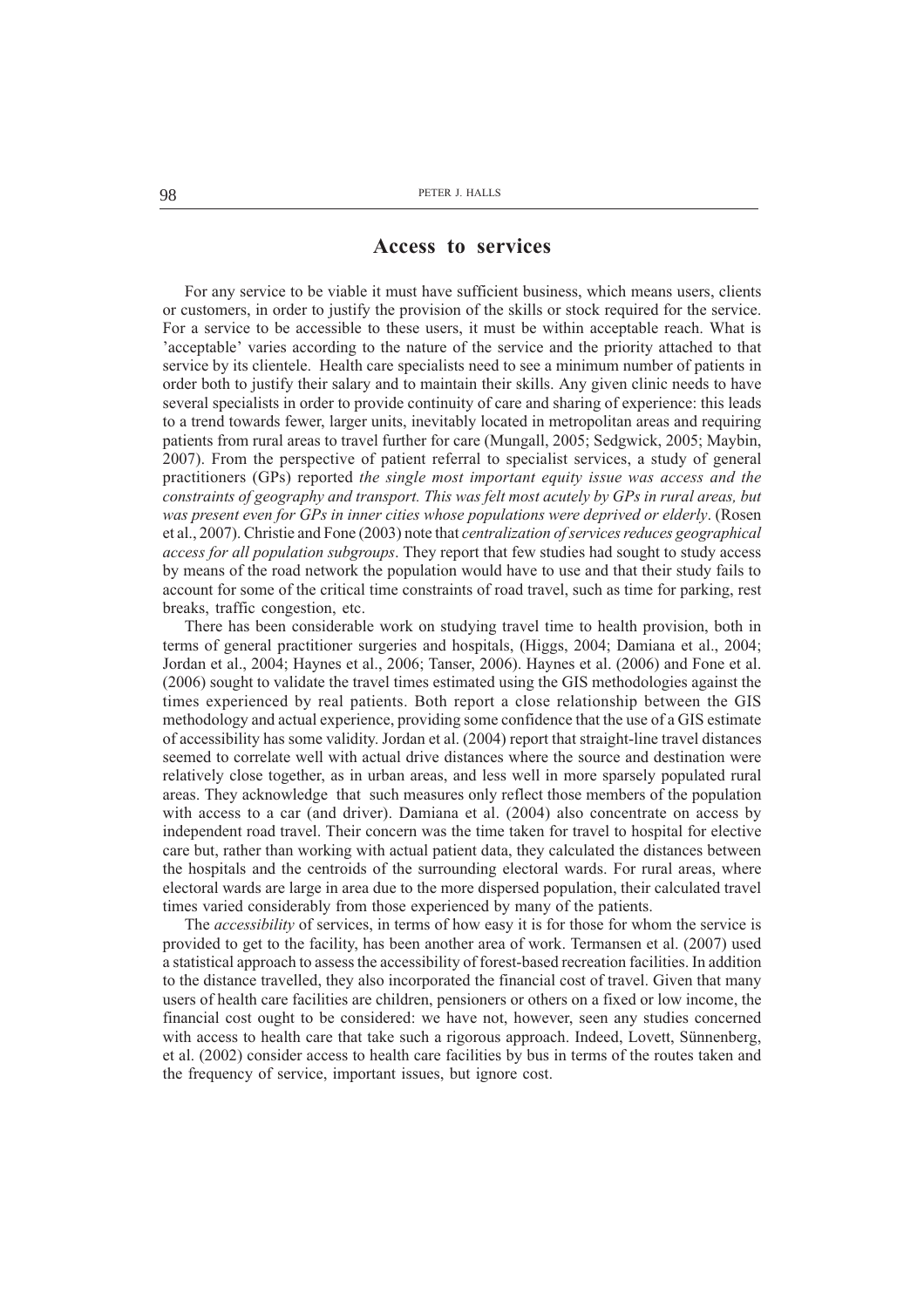Our study is concerned with two aspects of access: one in terms of the impact upon a patient through the location of a specialism relative to their home and the other being a part of a study into missed appointments. In the first case, the data relate to a paediatric specialism that is only available at one of three centres and having been restricted to a single centre until quite recently, where there is concern that the distances and time taken to travel may discriminate against some sectors of the community. The research hypothesis in the second case is that patients with the most difficult journeys are most likely to miss their appointments.

## Wayfinding

It would appear that the ArcGIS tools for determining travel distance are widely used. Reneland (2002, 2006) studied integrated measures of accessibility by car, bus, cycle and on foot. Concerned with the safety of pedestrians, he used ArcGIS with datasets created to include the critical information required for each mode of transport, for example cycle lanes, bus stops, footpaths, pedestrian crossings, he modelled single and mixed modes of transport, initially within the Swedish town of Alingsås and later for other towns. Brabyn and Skelly (2002) studied access from 38 000 census enumeration district centroids to 63 hospitals, using the ArcGIS tools. They quote 8 hours just for computing the route paths and do not appear to have measured the computer time involved in obtaining the lengths of these routes.

Dijkstra's (1959) approach to finding the path of minimum total length between two given nodes, his "Problem 2", is widely known and implemented. The method tests all nodes in the network and can be slow for problems involving complex networks – such as the British road network. This is implemented by ESRI in ArcGIS (ESRI, 2002) and in most other GIS packages. For interactive searching for small numbers of routes, this approach has stood the test of time, but is less suitable for searches involving hundreds or thousands of source-destination pairs, because there is no optimisation and every possible node is evaluated at every step. The ESRI implementation yields a result which comprises the summed total 'cost' of the selected path and a route 'section' that comprises the various segments of the network that comprise the route. It is, using this tool, possible to select a route on the basis of a weighting, related to road type, and to determine the actual length of the route from the section table. This process, however, is relatively slow where many paths must be found: a test of some 600 sourcedestination pairs taking an average of 0.887 minutes to compute and report per path on a high powered computer. One of our study datasets requires determination of over 350000 sourcedestination pairs, requiring a faster method.

Car (1997) introduced the concept of Hierarchical Spatial Reasoning (HSR) for wayfinding, by which a route for road travel was determined by preferring roads of the highest class available. In her model, for example, a slightly longer route that used motorways is preferred to a shorter one using minor roads. For all but the shortest journeys, this methodology is demonstrated to generate routes with the shortest travel time. For the wayfinding, Car employed a modified form of Dijkstra's (1959) algorithm in which the road network was broken up into sub-networks by road classification. This approach generates a hierarchical set of networks and wayfinding computes a path that ascends the hierarchy as quickly as possible in order to reach as close as possible to the destination whilst remaining in the high level network and only descending the hierarchy on the final approach to the destination. Car et. al. (2001) were able to demonstrate that the use of an hierarchical preference had the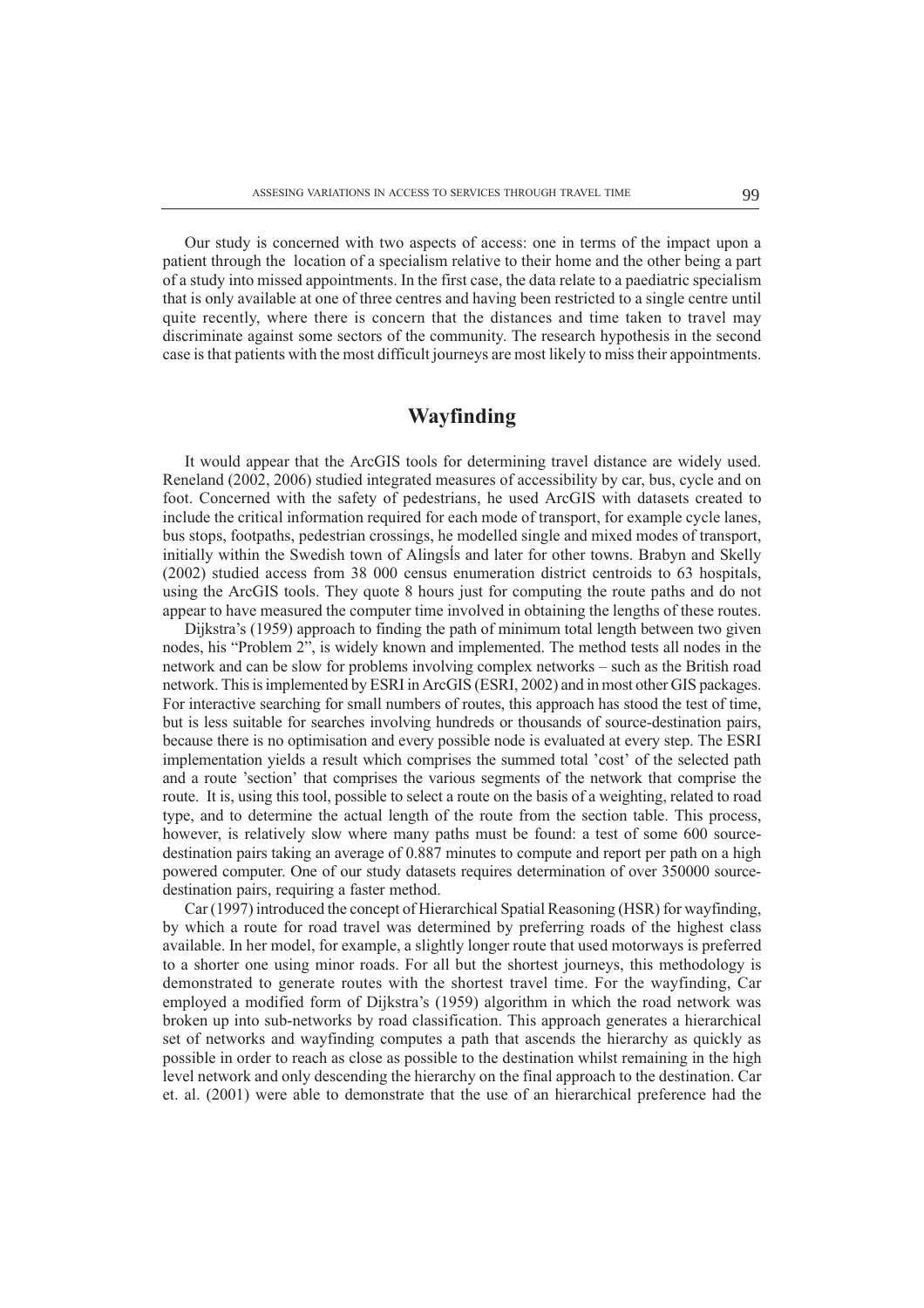100 PETER J. HALLS

impact of shortening the computing time normally required for the Dijkstra methodology by some  $28\%$ . O'Connor (2002) experimented with Car's methodology to model paths for football fans around a major stadium (Elland Road, Leeds). Following Dechter and Pearl  $(1985)$  and Korf (1995), she replaced Car's application of Dijkstra's algorithm with the more modern heuristic search strategy, the  $A^*$  (A-Star) algorithm and simplified Car's hierarchical approach because of difficulties in extracting usable sub-networks from the British road network. When Jônsson (1997) implemented the A\* algorithm, he found that he needed to take account of different road classifications and used the class as a multiplier for the edge length factor in A\*. This has the effect of lengthening segments where the classification value is higher but, unless the road class related multipliers are quite large in value, a lower class edge may still be selected in preference to a shorter, higher class, edge because the lower class edge happens to end closer to the destination.

### Our data

The data used in this study comprise a set of patient location and service location data, the Bartholomew 1:200000 digital road map and the National Statistics Postcode Data File (NSPD). The 602 patient and service locations are defined by Postcodes and the NSPD includes, amongst many other details, a point location for that Postcode in British National Grid coordinates (ONS, 2007). As a single Postcode represents an average of about eighteen delivery points/addresses, there remains a little uncertainty regarding the location, but this is minimal in terms of travel times and distances. The next phase of our study will use a patient dataset of some 350000 cases.

#### Our methodology

Korf (1995) noted that improvements in efficiency over Dijkstra's algorithm can be obtained by use of a heuristic best-first approach, citing the work of Dechter and Pearl (1985). A best-first search expands network graph nodes according to their suitability as determined by a heuristic function. Dechter and Pearl (1985) examined the concept of 'best-first' search strategies to see whether they are optimal in performance and chosen route. Whilst they detected a small number of pathological cases where they were able to prove  $A^*$  to be nonoptimal, they were able to show it to be optimal in the vast majority of cases. In this work, Car's (1997) hierarchical methodology has been adapted to use the  $A^*$  heuristic approach to select the route, as prototyped by  $O'Connor$  (2002).

The HSR approach relies upon there being a proper hierarchical network: that it is possible to ascend the hierarchy at the start and only descend on approaching the destination. The British road network has developed in response to need, rather than being planned as a whole: unfortunately, it does not neatly decompose into the hierarchical layers, or sub-networks, required by HSR. This was noted by  $O'$ Connor (2002) and caused her to adopt a different approach. Efficient routes, however, require some measure of hierarchy: the better class, faster, roads are to be preferred over minor roads, along which travel is most often much slower. Our approach goes further than that of Jônsson (1997) by preferring those edges of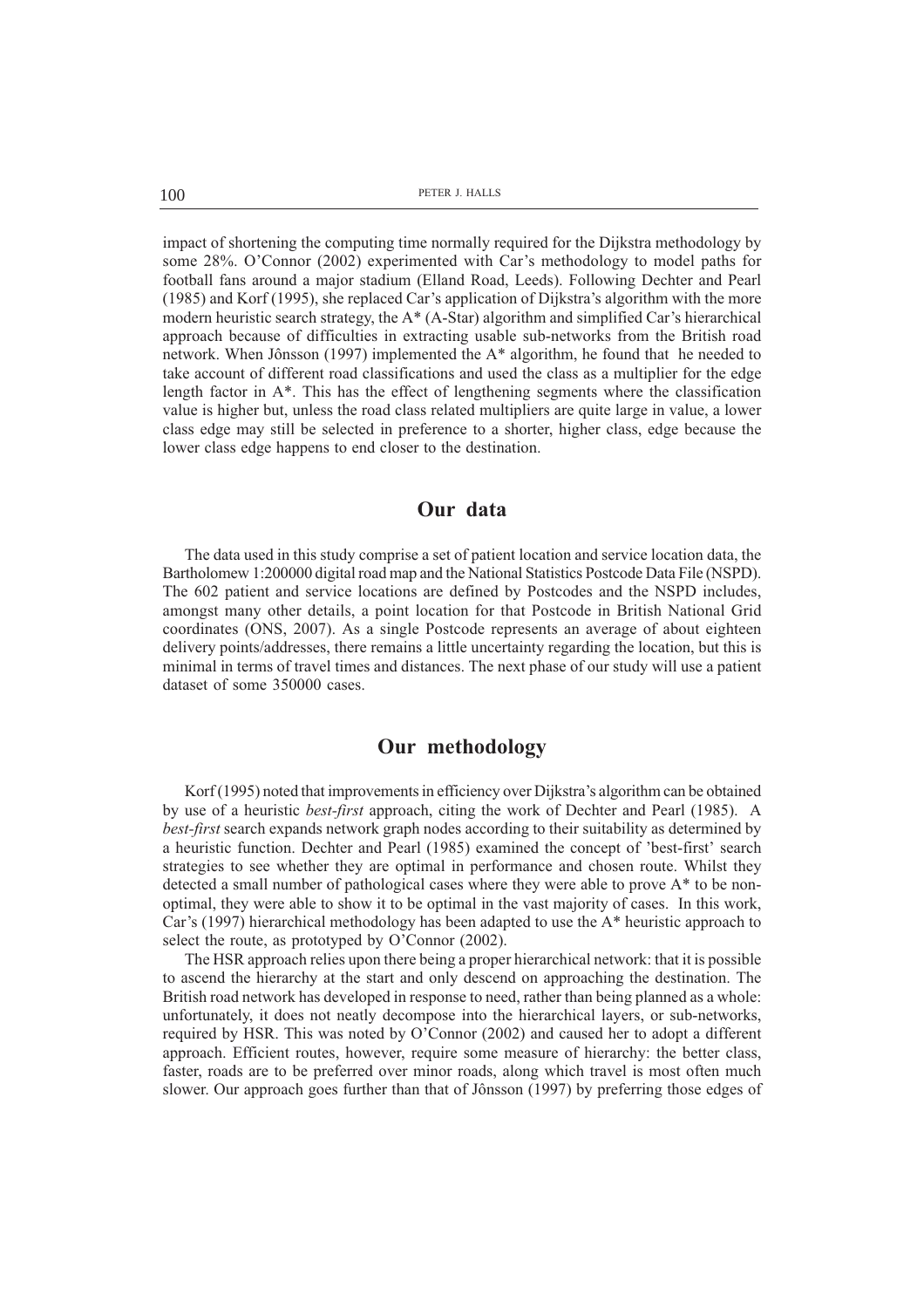equal or higher class to that of the edge by which the node has been reached. This comes closer to Car's HSR approach and is similar to the approach adopted by O'Connor: it is described in detail elsewhere (Halls). Running on the same computer as used for measuring the performance of the ArcGIS methodology, it takes just under seven CPU seconds to load the Bartholomew road network into the data structures. Tests to discover paths from one side of northern England to the other took less than one CPU second and the forward and backward paths, although slightly different in one area, were only two percent different in length and similar in estimated travel time. They were also similar to those chosen manually, from practical experience.

These tests did, however, demonstrate that the road classification alone is not enough. Although the Ordnance Survey Integrated Transport Network (ITN) layer includes a richer set of information, neither ITN nor the Bartholomew data contain information concerning speed restrictions. Timing at present is based upon the national speed limits for motorways, dual carriageway class 'A' roads and estimated lower speeds for the lower classes of roads, as shown in Table 1. However, this is clearly still not realistic, as restrictions on speed are commonly imposed in urban areas, for example, where overall speeds are also lower for many other reasons.

It was found that the A\* algorithm will return slightly different results, depending upon the direction of the search. As the time taken for each search is minimal, we take the shorter route from computing the path from the start to the destination and from the destination to the start.

A similar analysis was performed in ArcGIS using an AML script running in ArcPlot that loaded the Bartholomew British road data as the *netcover* and then sought the locations of the start and destinations by means of looking up the Postcodes in the NSPD and using these values to define the start and end points for a single attempt at finding a route between the two locations using the *path* tool. The result was read back using the *show path* function and written into a table for later statistical analysis, to determine the minima, maxima, mean and standard deviation for access to each centre.

| Road class                           | Speed (mph) | Speed (kmph) | Speed<br>(m per minute) |
|--------------------------------------|-------------|--------------|-------------------------|
| Motorways, Class A dual carriageways | 70          | 112.6        | 1877.6                  |
| Class A single carriageways          | 60          | 96.5         | 1609.3                  |
| Class B                              | 40          | 64.4         | 1072.3                  |
| Class C                              | 30          | 48.3         | 804.7                   |
| Unclassified                         | 20          | 32.2         | 536.4                   |

Table 1. Road speeds used in our analysis

## Results

The data used for these results are the paediatric case data. These comprise the location of the three specialist centres for England, the location from which the patient normally accesses these services and the parental home, which may not be the location from which the service is accessed. As the basic question concerns the travel from the patients locations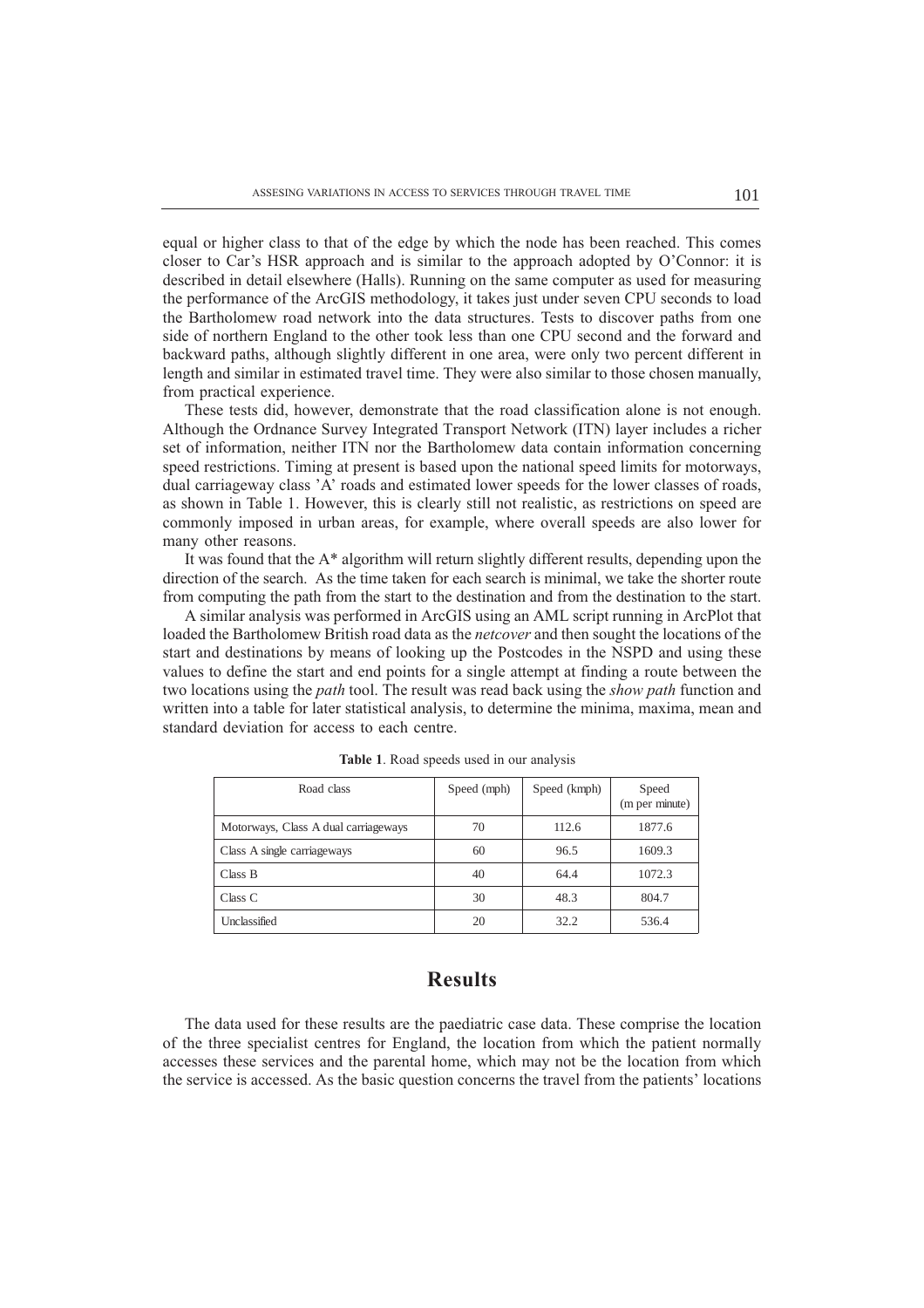to the specialism centres, it requires the analysis of the paths from both the patient location and the parental home to the centre at which the patient is registered. There are 602 cases in total, with all but four of the parental locations being on the mainland: the remaining locations are on the Isle of Wight or on one of the Channel Islands. As neither method currently has the ability to handle ferry data, no paths from the parental locations for these four cases were computed, although attempts to find paths were made.

Both methodologies used the same data, although in the case of the ArcGIS test, the NSPD data were held in an ArcGIS point coverage, whilst our program referred to an Oracle database table, loaded from the ArcGIS coverage using ArcGIS and ArcSDE; the Postcode attribute field was indexed in both instances. The ArcGIS method took took an elapsed time of twenty two hours, but failed to locate nearly a third of the Postcodes.

Running the same analysis through our methodology, with twice the number of path searches as performed in ArcGIS, took just two minutes fourteen seconds elapsed time, one hundred and eight CPU seconds. Unlike ArcGIS, there were no failures to find matching Postcodes in the NSPD and paths were found between all start-destination pairs, except for the four «island» cases already mentioned. As a result of the speed of the operation, the analysis using our program was extended to seek paths between the parents and the locations of the students, almost doubling the number of paths sought: the time taken by the program was commensurate with the number of additional paths sought, indicating a linear relationship between the number of cases and computation time.

Detailed study of the paths selected by the two methodologies showed minor differences: Table 2 illustrates the different values reported by the two approaches for a set of cases where ArcGIS 'found' all the relevant Postcode matches. As the ArcGIS methodology can only consider one constraint value and it was found necessary to use significant weighting values for the minor road classes in order to 'encourage' the ArcGIS methodology to prefer

|                                | Reported by<br><b>ArcGIS</b> | Reported by<br>our program |
|--------------------------------|------------------------------|----------------------------|
| Count of cases                 | 68                           | 68                         |
| Minimum distance (km)          | 2.177722                     | 2.1934                     |
| Minimum cost / time (minutes)  | 104.478401                   | 1.8838                     |
| Minimum access statistic       | 11.280576                    | na                         |
| Maximum distance (km)          | 266.763275                   | 338.1268                   |
| Maximum cost / time (minutes)  | 4030.457520                  | 239.0551                   |
| Maximum access statistic       | 161.460693                   | na                         |
| Mean distance (km)             | 41.521276                    | 49.6487                    |
| Mean cost / time (minutes)     | 948.230456                   | 32.6866                    |
| Mean access statistic          | 34.427341                    | na                         |
| Standard deviation distance    | 52.927329                    | 102.7117                   |
| Standard deviation cost / time | 812.335706                   | 66.4118                    |
| Standard deviation access      | 28.208277                    | na                         |

Table 2. Travel from parental location to specialism centre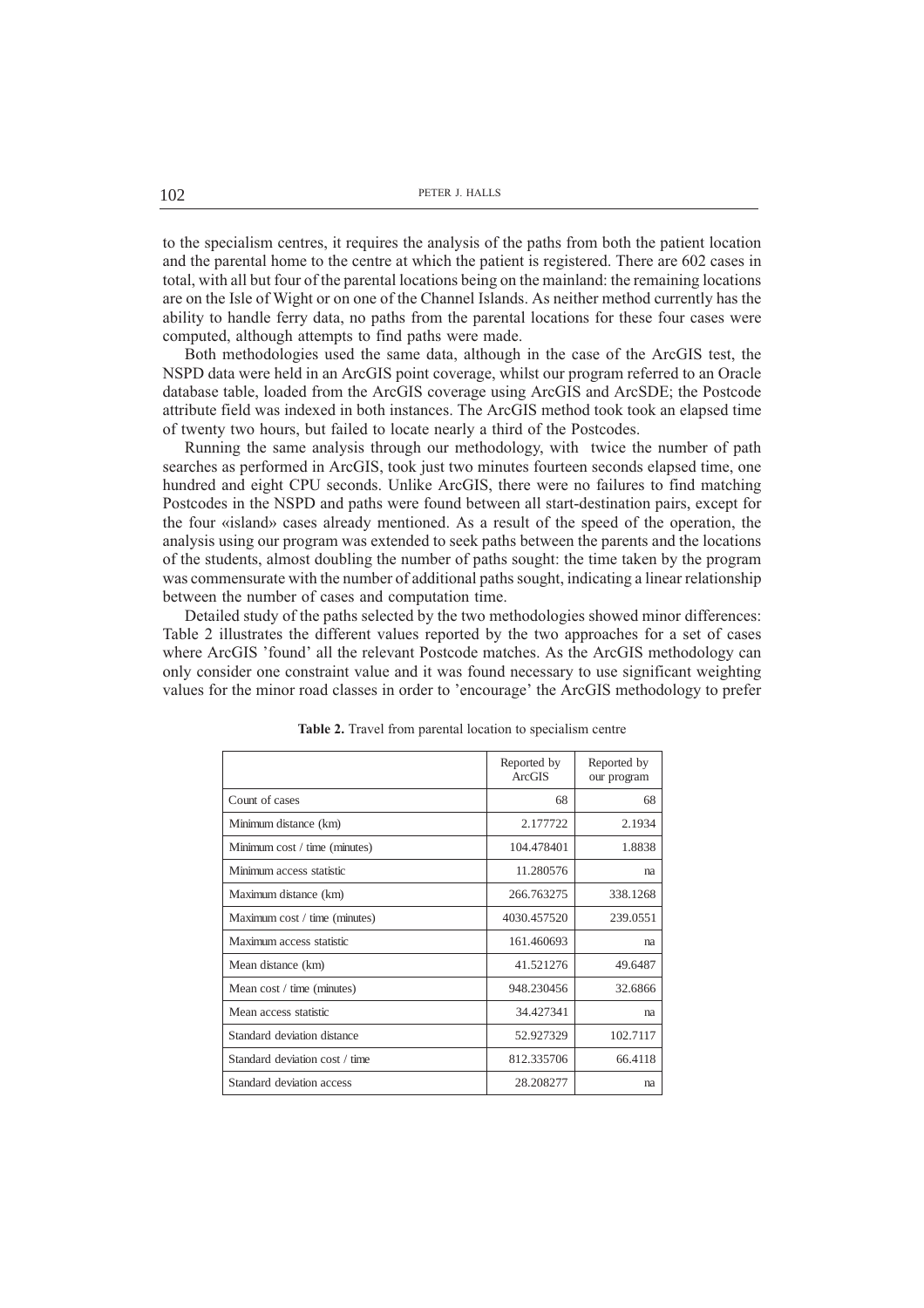the major roads. This gave rise to the use of an 'access' statistic in the ArcGIS method that divided the 'cost' by the distance. Our methodology is able to consider distance and road classification simultaneously, with no need for that statistic, and the 'time' value provides an estimate of the time taken to traverse the selected route at the specified speeds (Table 1).

Examination of the complete results showed that the introduction of the additional specialist centres had halved the average distance from student location to specialist centre from 109 to 52 km, a significant improvement in accessibility.

## Discussion

The principal driver for this work was to find a methodology that would facilitate the analysis of many thousand start-destination location pairs as, due to performance issues, the ArcGIS methodology was not practical for volumes of data (hundreds of cases). It is evident that the methodology developed is capable of computing these in an acceptable period of time, with performance significantly outstripping the conventional tools. Our program, based upon the  $A^*$  algorithm and aspects of Car's HSR, has proven to generate valid and acceptable routes through the same network in significantly less time, making work with large datasets (hundreds of thousands of cases) a viable proposition. So far, we have only replicated the analysis undertaken with ArcGIS, but there are now opportunities to explore additional complexity. More work is needed on the matter of travel times generally, as there is at present no cost applied for junctions, for example. This will be addressed along with the work to load the Ordnance Survey ITN data, as the attributes contained within ITN include indicators for one way streets, no entry and turn restrictions, in addition to the motorway junction information in the Bartholomew data.

A secondary driver was to enable the addition of other modes of transport into the analysis. Lovett, Haynes, et. al. (2002) studied travel by car, bus and community transport services, obtaining their data for public transport by examining timetables, etc., and demonstrated the value of examining mixed-mode travel. It is already clear that ferry routes are needed; public transport routes, especially railways, are desirable. These additional route data form discrete networks of their own, so implementation will easily follow Car's (1997) HSR approach, with the option of treating such networks as being either higher or lower than roads in the hierarchy, as is appropriate for the analysis. de Palma and Picard (2005) investigated how people choose routes and modes of travel within economic constraints. They note that people demonstrate a level of risk-aversion, in making travel choices, related to the importance attached to the reason for travel. This is a consideration that may be important in modelling mixed mode access to health care facilities.

#### Acknowledgements

The road and urban areas data used in this analysis was supplied by HarperCollins Cartographic; the National Statistics Postcode Directory was supplied by National Statistics and is Crown Copyright: both datasets were used under license conditions. Dr Bryony Beresford, Social Policy Research Unit at the University of York, provided the data discussed in the results; Dr Richard Cookson and Mr Mark Dusheiko, Centre for Health Economics,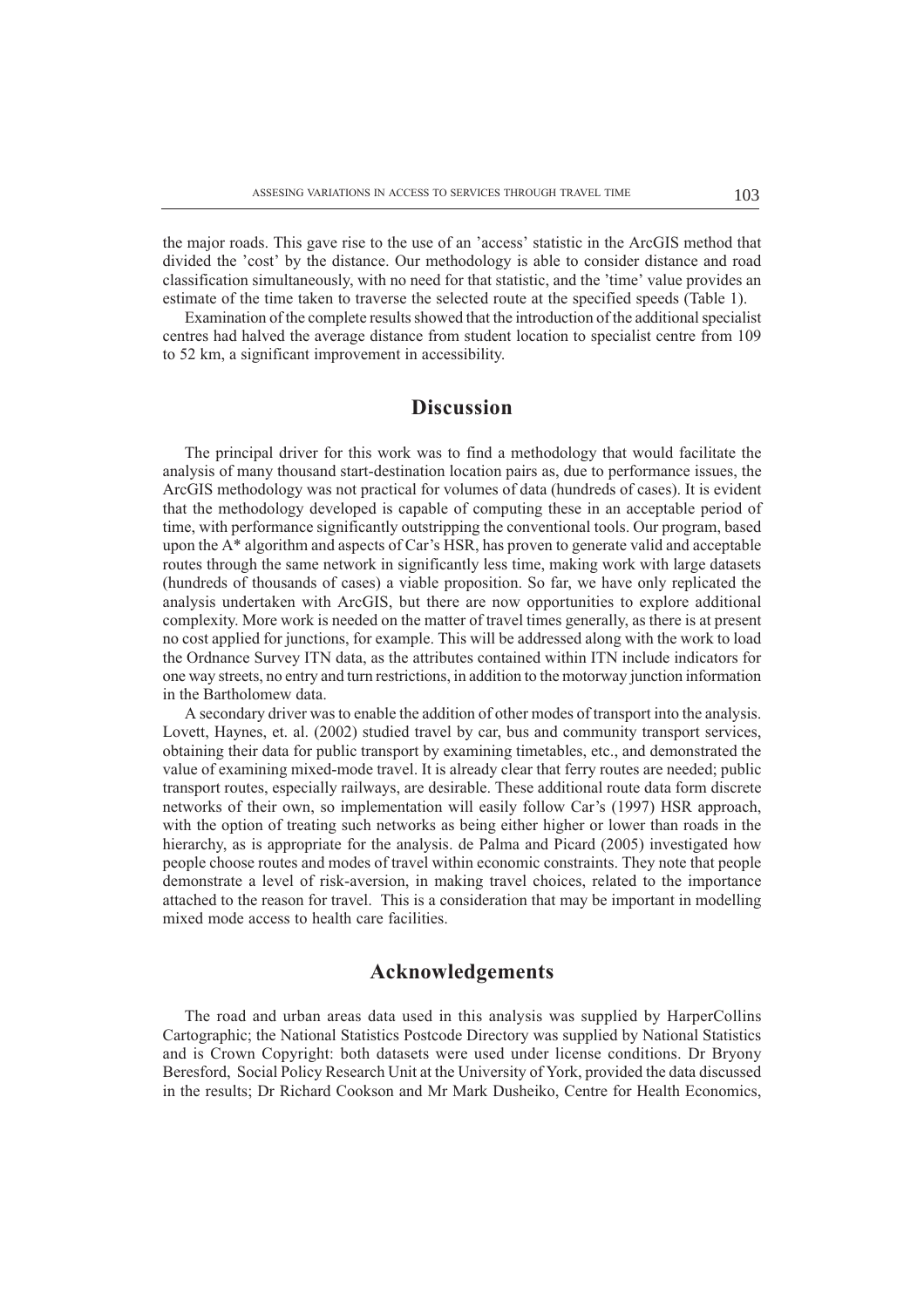provided the challenge, in terms of the need to work with large datasets. Dr Adrijana Car, University of Salzburg, Austria, provided her HSR approach and many useful comments. Clare O'Connor, a former Masters supervisee, provided the 'proof of concept'.

#### References

- Brabyn Lars and Skelly Chris, 2002: Modeling population access to New Zealand public hospitals. International Journal of Heath Geographics 1:3.
- Car A., 1997: Hierarchical spatial reasoning: theoretical consideration and its application to modelling wayfinding. Published PhD Thesis: Department of Geoinformation, Technical University of Vienna.
- Car A., Taylor G., Brunsdon C., 2001: An analysis of the performance of a hierarchical wayfinding computational model using synthetic graphs. CEUS 25(1) pp69-88.
- Christie Stephen, and Fone David, 2003: Equity of access to tertiary hospitals in Wales: a travel time analysis. Journal of Public Health Medicine 25 (4) pp344-350.
- Damiana Mike, Dixon Jennifer, and Propper Carol, 2004: Mapping choice in the NHS: Analysis of routine data. CMPO, The University of Brisol: CMPO Working Paper Series No. 04/095.
- Dechter Rina and Pearl Judea, 1985: Generalized Best-First Search Strategies and the Optimality of A\*. Journal of the Association for Computing Machinery 32 (5) pp505-536.

Dijkstra E.W., 1959: A note on two problems in connection with graphs. Numerische Mathematik (1) pp269-271. ESRI, 2002: Linear Referencing in ArcGIS. Redlands Cf: ESRI Press.

Fone David L., Christie Stephen and Lester Nathan, 2006: Comparison of perceived and modelled geographical access to accident and emergency departments: a cross-sectional analysis from the Caerphilly Health and Social Needs Study. International Journal of Health Geographics 5:116.

Halls Peter J., in preparation: Using A-Star with Hierarchical Spatial Reasoning for efficient wayfinding.

- Haynes Robin, Jones Andrew P., Sauerzapf Violet, and Zhao Hongxin, 2006: Validation of travel times to hospital estimated by GIS. International Journal of Health Geographics 5:40.
- Heled Yuval, Rav-Acha Moshe, Shani Yoav, Epstien Yoram, Moran Daniel S., 2004: The "Golden Hour" for Heatstroke Treatment. Military Medicine 169 (3) pp184-186.
- Higgs Gary, 2004: A Literature Review of the Use of GIS-Based Measures of Access to Health Care Services. Health Services & Outcomes Methodology 5 pp119-139.
- Jônsson F. Markus, 1997: An optimal pathfinder for vehicles in real-world digital terrain maps. Masters thesis, presented by the Department of Numerical Analysis and Computing Science, The Royal Institute of Science, Stockholm, Sweden. Available online at http://www.student.nada.kth.se/~f93-maj/pathfinder/ (last accessed on May  $14<sup>th</sup> 2008$ ).
- Jordan Hannah, Roderick Paul Martin, David and Barnett Sarah, 2004: Distance, rurality and the need for care: access to health services in South West England. International Journal of Health Geographics 3:21.
- Korf Richard E., 1995: Space-Efficient Search Algorithms. ACM Computing Surveys 27 (3) pp337-339.
- Lovett Andrew A., Sünnenberg Gisela and Haynes Robin M., 2002: Accessibility to GP surgeries in South Norfolk: a GIS-based assessment of the changing situation 1997-2000. [In:] Socio-Economic Applications of Geographic Information Science, David Kidner, Gary Higgs, Sean White (Eds), London: Taylor & Francis pp181-198.
- Lovett Andrew, Haynes Robin, Sünnenberg Gisela, Galse Susan, 2002: Car travel time and accessibility by bus to general practitioner services: a study using patient registers and GIS. Social Science & Medicine 55 pp 97-111.
- Maybin Jo, 2007: The reconfiguration of hospital services in England. London: Kings Fund. Available online at http://www.kingsfund.org.uk/publications/briefings/the 1.html (last accessed on 29<sup>th</sup> February 2008).
- Mungall I.J., 2005: Trend towards centralisation of hospital services, and its effect on access to care for rural and remote communities in the UK. Rural and Remote Health 5: 390 (Online). http://www.rrh.org.au/ publishedarticles/article\_print\_390.pdf (last accessed 29 February 2008).
- OConnor Clare, 2002: Wayfinding for Footbal Fans: Spatial Algorithms and Data. Unpublished MSc Dissertation, Department of Computer Science, University of York.
- Office of National Statistics (ONS), 2007: Beginners guide to UK geography. Available online at http:// www.statistics.gov.uk/geography/beginners\_guide.asp (last accessed 29 February 2008).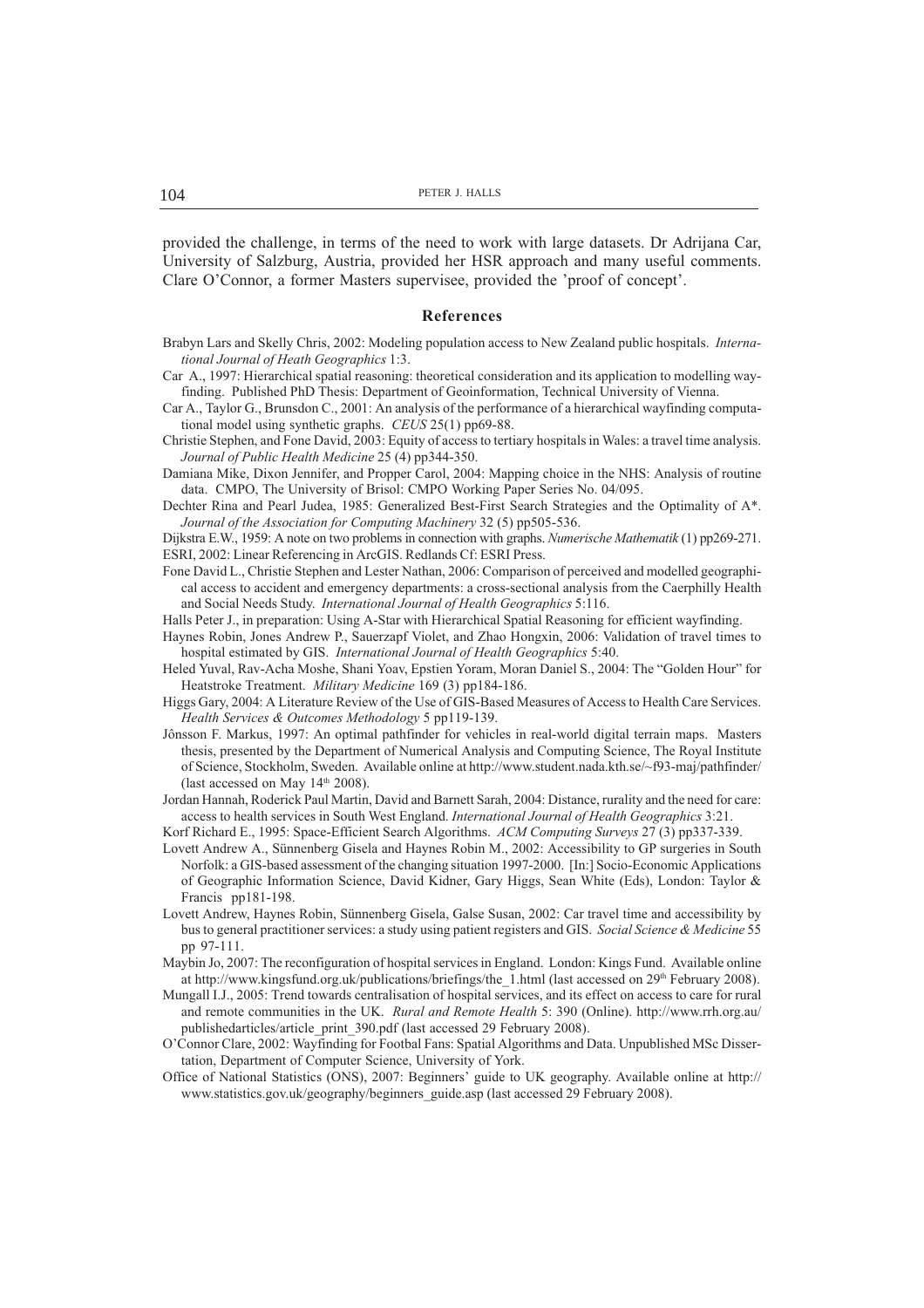- de Palma André, Picard Nathaline, 2005: Route choice decision under travel time uncertainty. Transportation Research Pat A 39 pp295-324.
- Reneland Mats, 2002: A GIS-Method to Calculate Accessibility by Car, Bus, Cycle and Foot under conditions of traffic safety, security and comfort for children, elderly and women. Within Reach. Available online at http://www.within-reach.org.uk/assets/2002/Reneland/Accessibility.pdf (last accessed on 23<sup>rd</sup> October 2007).
- Reneland Mats, 2006: Using GIS to calculate accessibility in real foot, bicycle, public transpoit and car networks. Proceedings of ECOMM2006, Groningen, The Netherlands, May 2006, 10-12<sup>th</sup>. Available online at http://www.ecomm2006.nl/ (last accessed March 3rd 2008).
- Rosen Rebecca, Florin Dominique, Hutt Ruth, 2007: An Anatomy of GP Referral Decisions. London: Kings Fund. Available online at http://www.kingsfund.org.uk/publications/kings\_fund\_publications/an\_anatomy\_of\_gp.html (last accessed 29<sup>th</sup> February 2008).
- Sedgwick David, 2005: Remote Area Surgery. [In:] Personal perspectives on the future of remote and rural medicine in Scotland A series of commissioned commentaries, September 2005, Royal College of Physicians of Edinburgh. Available online at http: //www.rcpe.ac.uk/publications/ram/sedgwick.pdf (last accessed on 29 February 2008).
- Tanser Frank, 2006: Methodology for optimising location of new primary health care facilities in rural communities: a case study in KwaZulu-Natal, South Africa. J. Epidemiol. Community Helath 60 pp 846-850.
- Termansen Mette, McClean Colin J., Skov-Petersen Hans, 2007: Comparison of Discrete-Choice Modeling and Accessibility-Based Approaches: A Forest Recreation Study. [In:] GIS and Evidence-Based Policy Making, Stephen Wise and Max Craglia (eds), Boca Raton Fl: CRC Press pp 313-328.
- University of Maryland Medical Center (UMMC), 2007: R Adams Cowley Shock Trauma Center: Tribute to R Adams Cowley M.D. Available online at http://www.ummc.edu/shocktrauma/history.htm (last accessed 29 February 2008).

#### **Abstract**

People accessing health care services start at their local practitioner but may then be referred on to specialist services elsewhere. Many such specialisms are provided at only a small number of centres, requiring the patient to travel a perhaps considerable distance. Such travel can also impact upon access to emergency care, the so called 'golden hour', but may also be reflected in the ability of patients to arrive on time, or at all, for consultations. A number of studies have explored access to services within relatively small bounded units, both rural and urban, but rarely has a mixed urban and rural environment been studied. Fewer studies have attempted to explore areas as large or diverse as England, for which this work contributes to studies of variability of access to services. This study builds on the standard Network Analysis tools of ArcGIS to look at the distance travelled by patients from their homes to their specialist units. ArcGIS uses the standard Dijkstra algorithm for finding the shortest path between two locations in a network of line segments. This can be modified by means of a turntable, which controls whether left or right turns may be made at a junction, and by an impedance value, which defines a cost of using a particular line segment, rather than using the segment length. The impedance value allows for the introduction of controls such as speed limits, etc., and for this study was set to reflect the length and type of road, with motorways and class 'A' dual carriageways having the lowest impedance value and unclassified the highest. Where impedances are used, the «length» of the path between two locations is reported in terms of the summed impedance 'cost'. To obtain actual lengths, the route section table must be examined, which provides pointers to the actual line segments comprising the path and from which the distance metric can be calculated. Whilst the ArcGIS approach performs at acceptable speeds for single route queries, with the route discovery and reporting taking a little under a minute per query, this is slow for bulk analyses of hundreds, or thousands, of records. This paper explores an alternative methodology for working with such quantities of data and introduces a possible enhancement for examining travel by public transport in addition to travel by road.